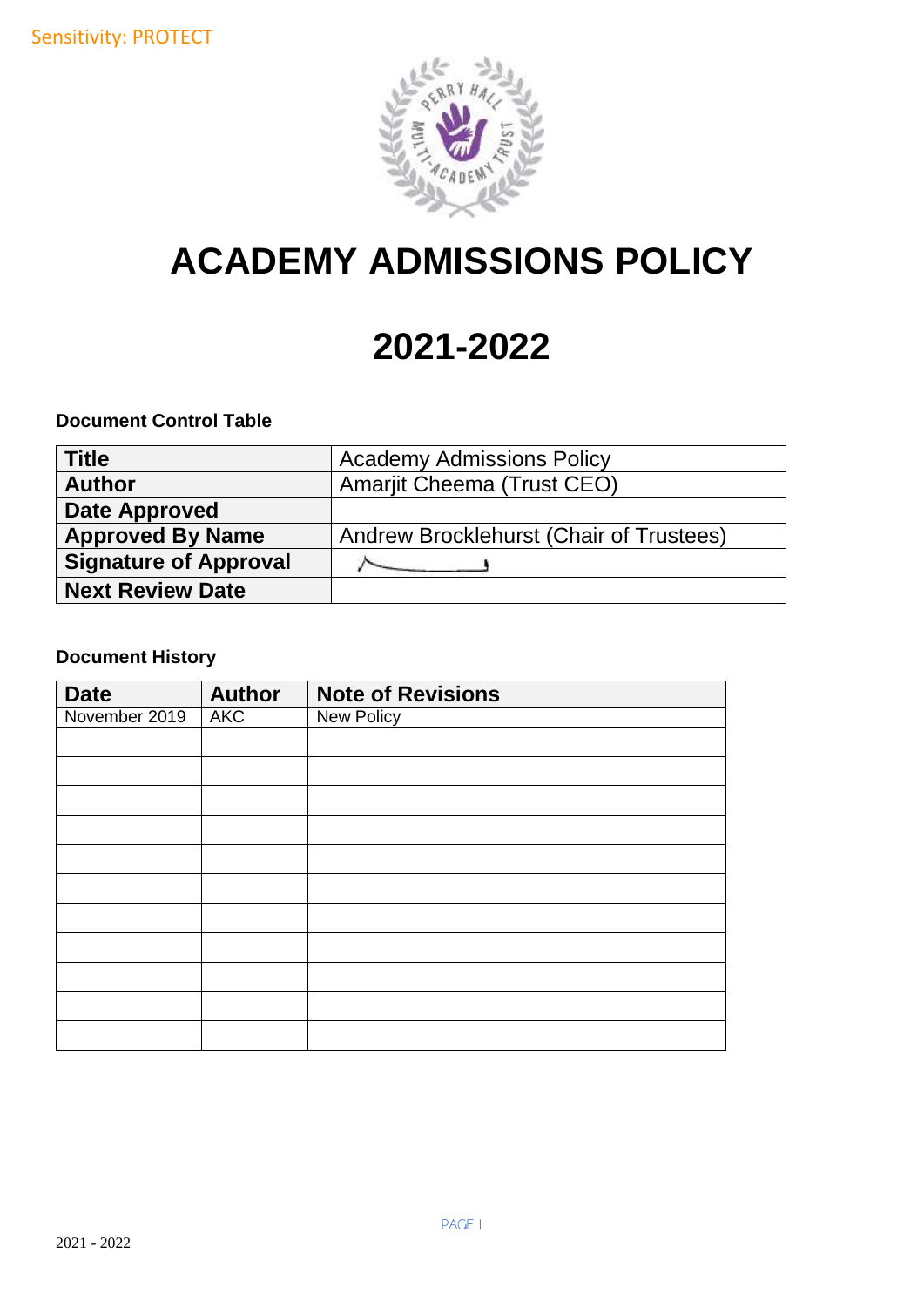Perry Hall Multi Academy Trust (PHMAT) is a Multi Academy Trust (MAT) of 6 schools and the Trustees of the MAT are its admission authority. The Trustees apply the regulations on admissions fairly and equally to all those who wish to attend the school. All 6 schools will comply with the provisions within the Schools Admissions Code and the School Appeals Code available at <https://www.gov.uk/guidance/academy-admissions>

The Schools within the MAT are: Perry Hall Primary, Berrybrook Primary, Dunstall Hill Primary, Birds Bush Primary, Woodthorne Primary and Stanley Road Primary.

All 6 schools are inclusive, that welcome children from all backgrounds and abilities. The only restriction we place on entry is number. If the number of children applying exceeds the places available, we enforce the procedure set out below in order to determine whether a child is accepted or not. It is our wish to allow parents the right to have the place at the school of their choice. However, this is not always possible, due to the excess demand on the school places available.

The City of Wolverhampton Council (CWC) will co-ordinate Admissions on behalf of Perry Hall Multi Academy Trust

For Reception 2021/22:

Perry Hall Primary School has a published admission number (PAN) of **60**

Berrybrook Primary School has a published admission number (PAN) of **30**

Dunstall Hill Primary School has a published admission number (PAN) of **60**

Birds Bush Primary School has a published admission number (PAN) of **45**

Woodthorne Primary School has a published admission number (PAN) of **60**

Stanley Road Primary School has a published admission number (PAN) of **60**

#### **How parents can apply to be admitted to our schools**

#### **Reception Admissions**

The admissions arrangements outlined in this section apply to children starting Reception for the first time in 2021 / 2022. The admissions process for Perry Hall, Berrybrook, Dunstall Hill and Woodthorne are part of the Wolverhampton Local Authority co-ordinated admissions scheme. Birds Bush Primary is part of the Staffordshire Local Authority co-ordinated admissions scheme and Stanley Road is part of the Worcestershire Local Authority co-ordinated admissions scheme.

The closing date for admissions will be 23:59 on 15 January 2021. Allocations results will be notified on 16 April 2021 by the applicants' home Local Authority (LA).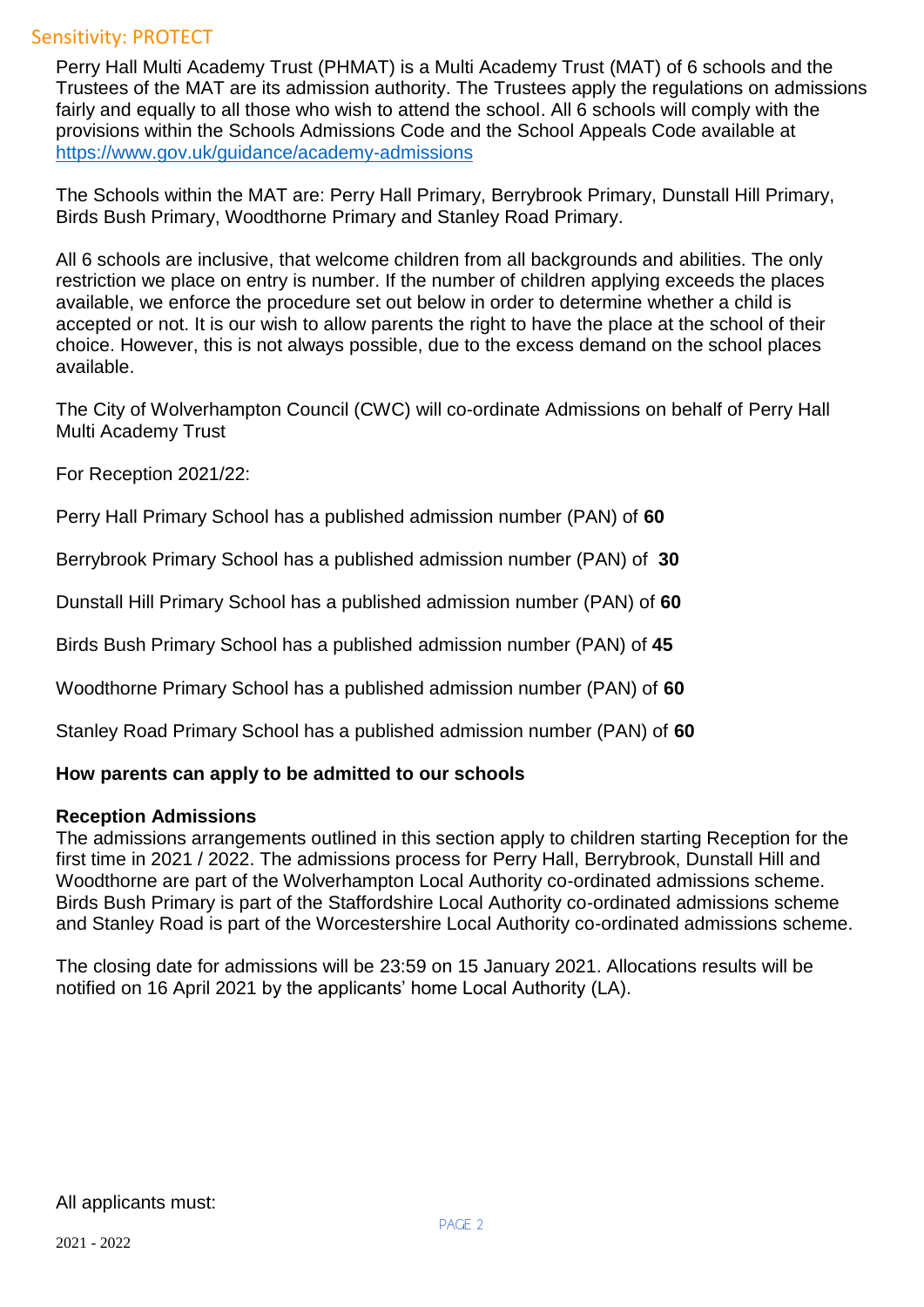- 1. Complete the Common Application Form by applying online to **the Local Authority where they reside**:
- 2. In addition, applicants applying under the oversubscription criteria relating to **Children whose parent/carer is a member of staff employed at the school m**ust complete the Supplementary Information Form and return it direct to the School Admissions Team, City of Wolverhampton Council

Parents who would like their child to be admitted to this school during the year their child is five should ensure they complete all the necessary application forms.

Admission to nursery does not mean automatic entry to the Primary school and a separate application must be made.

## **Admission Criteria for the schools in PHMAT for Reception and In-year admissions**

A child with an Educational Health and Care Plan (EHCP) which names the school will be admitted. Remaining places are allocated as detailed below.

Where there are fewer applicants than the PAN, all children will be offered a place. In the event the school is oversubscribed, the admission authority will apply the following oversubscription criteria in order of priority

#### **1. Looked After Children and all previously Looked After Children**

A 'Looked After Child' is a child who is in (a)in the care of the local authority, or (b) being provided with accommodation by a local authority in the exercise of the social services functions (see the definition in Section 22(1) of the Children Act 1989) at the time the application is made to school. Previously looked after children are children who were looked after, but ceased to be so because they were adopted (or became subject to a child arrangements order or special guardianship order);

#### **Supporting evidence**

If the child is in the care of a local authority or provided with accommodation by that authority this must be indicated on the common application form and evidence (e.g. evidence of child in care from the placement authority) to support this claim must be submitted with the common application form. If the child has previously been in the care of a local authority or provided with accommodation by them and has subsequently been adopted, or is subject to a child arrangements order or special guardianship order this must be indicated on the common application form and evidence (e.g. adoption certificate/copy of court order) to support this claim must be submitted with the common application form.

#### **2. Medical/Social**

Whether there are specific medical or social circumstances that can be met only by the child's attendance at the preferred school.

#### **Supporting Evidence**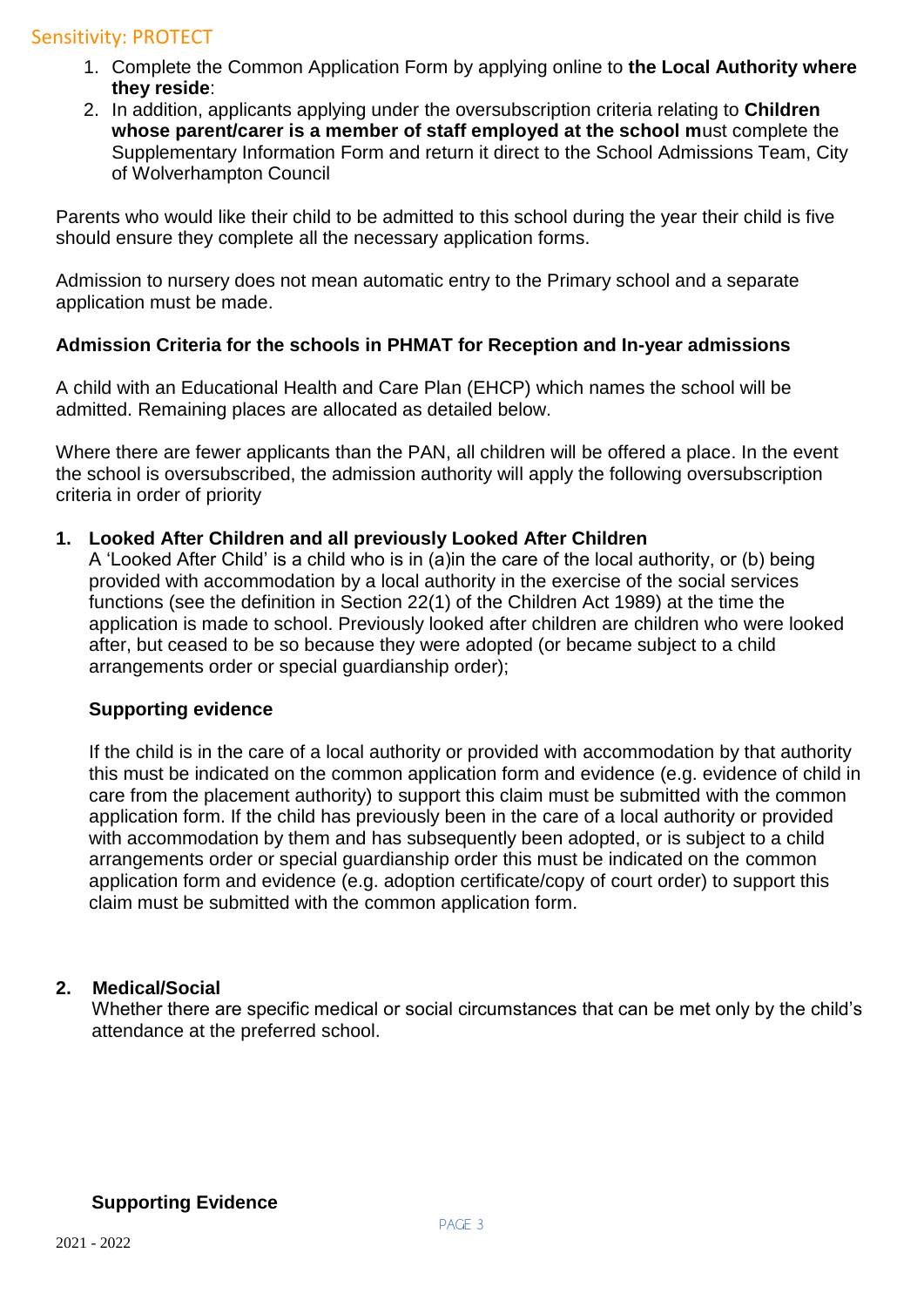If parents believe there are specific reasons, medical or social, for claiming priority for their child to attend a particular school these special factors must be indicated on the form and evidence (e.g. a letter from a registered health professional such as a doctor or a social worker) to support this claim must be submitted with the common application form. The information submitted must state clearly the effects of the condition/illness and why the preferred school is the **only** school that can meet their child's needs. This is necessary because parents would be asking the Authority to assess their child as having a stronger case than many other children, even some who live closer to the school in question than they do. The information provided will be used to prioritise the request for the school. Please note that only in exceptional cases are places prioritised in respect of a child's/parent's medical/social grounds.

#### **3.Children with a sibling already attending the school at the time of admission**.

For admission purposes, a sibling is a child who resides permanently at the same address as the child for whom a place is being requested, and is one of the following: -

- brother/sister
- half brother/sister (i.e. share one common parent)
- or stepbrother/sister (i.e. related by a parent's marriage)

• any other child for whom it can be demonstrated that s/he is residing permanently at the same address (e.g. under the terms of a residence order).

The sibling connection only applies where the child concerned has a sibling attending the school at the time of the application as well as at the time of admission, (i.e. for normal year of entry applications siblings are expected to be attending the same school in September 2021). A sibling connection will not be accepted if the original place was obtained by using fraudulent or false information.

**4.Children whose parent/carer is a member of staff\* employed at the school** for two or more years at the point at which the application for admission to the school is made or where the member of staff is recruited to fill a vacant post for which there is a demonstrable skill shortage evidence by completing the Supplementary Information Form (SIF).

\* Member of staff is defined as any member of staff employed at any school within Perry Hall Multi Academy Trust

Parents should be aware that where the SIF is completed it will not be regarded as a valid application unless the home Local Authority has also received a completed application showing an expressed preference for the school(s) concerned.

#### **5.Children who live closest to our schools**

The distance from the applicant's home and school is taken in a straight line between the respective school and the child's home address. The distance is measured using the CWC software, with those living closest to the school receiving the highest priority. If there are a limited number of spaces available and we cannot distinguish between applicants using the above criteria, children who live in the same block of flats will be offered the available spaces randomly selected by drawing lots.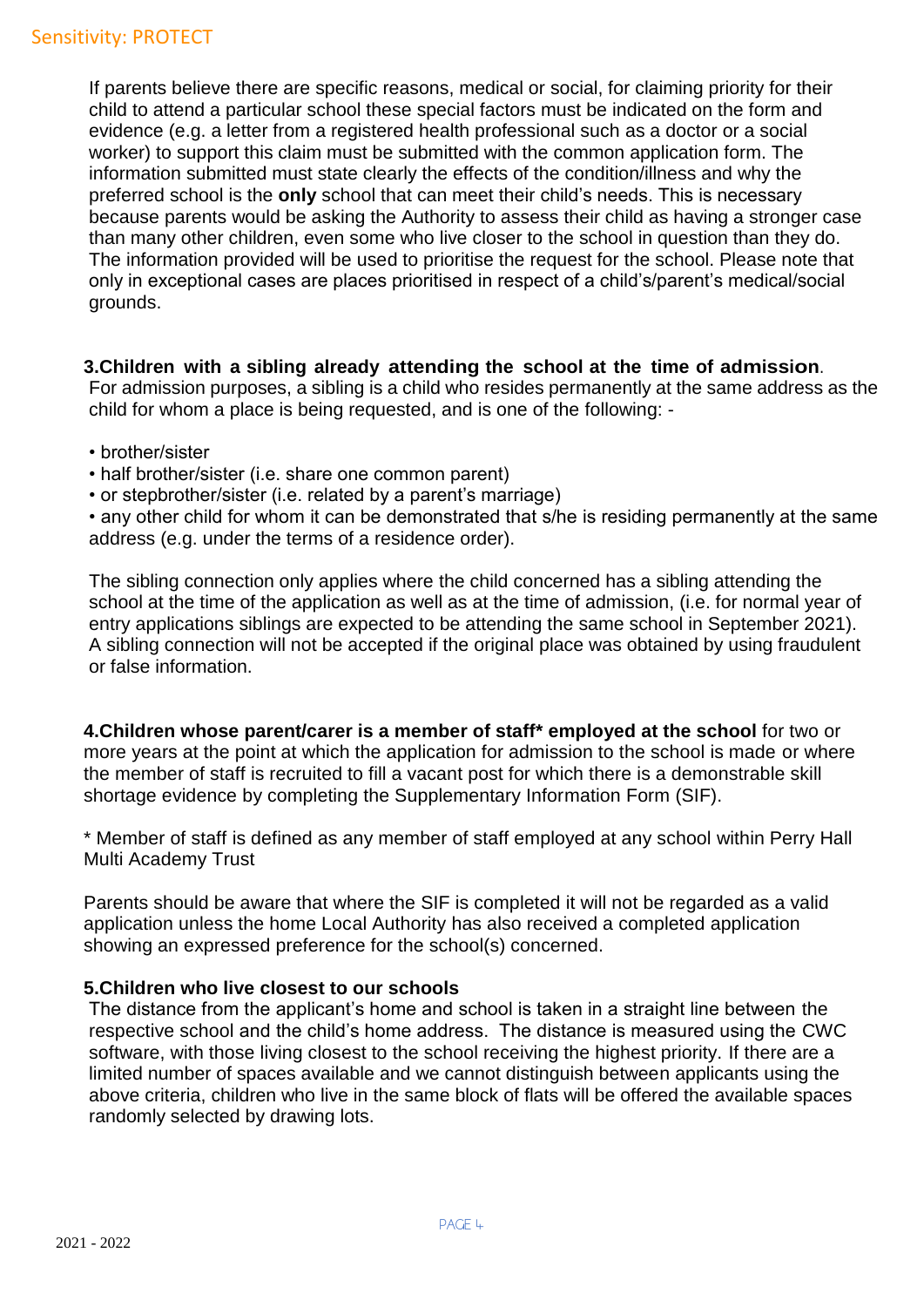#### **Home Address**

Parents are asked to provide their child's home address, i.e. the usual place of residence on weekdays and nights. Please note that childminder's addresses will not be accepted. This applies to both formal childminders and relatives and friends acting in a childminding capacity.

The home address of a pupil is considered to be the permanent residence of a child in a residential property when the place is offered. The address must be the child's only or main residence and is either:

- Owned by the child's parent(s), carer(s) or guardian(s)
- Leased to or rented by the child's parent(s), carer(s) or guardian(s) under lease or written rental agreement.

Documentary evidence of ownership or rental agreement may be required together with proof of actual permanent residence at the property concerned.

#### **Acceptable proof of address includes:**

- A copy of a council tax bill;
- A copy of a recent utility bill (gas, electric, dated within the last six months);
- A solicitor's letter stating that contracts have been exchanged and specifying a completion date;

• A copy of your Child Tax Credit or Working Tax Credit award letter (if you receive either of these benefits);

• A signed and dated tenancy agreement.

Where parents have shared responsibility for the child and the child lives with both parents for part of the week then the main residence will be determined as the address where the child lives for the majority of the school week. If the child equally shares living with both parents, the parents must inform the City of Wolverhampton Council (and the home Local Authority if this is not the same) which address should be used for admission purposes and which parent will make the application. Parents will be requested to supply documentary evidence to support the address used for the application.

In the event that the family moves between the application and date of allocation, it is the parent's responsibility to inform the City of Wolverhampton Council School Admissions Team (and the home Local Authority if this is not the same) as soon as possible of these circumstances.

#### **Additional Arrangements and Information**

#### **Applications for children to be admitted outside their normal age group**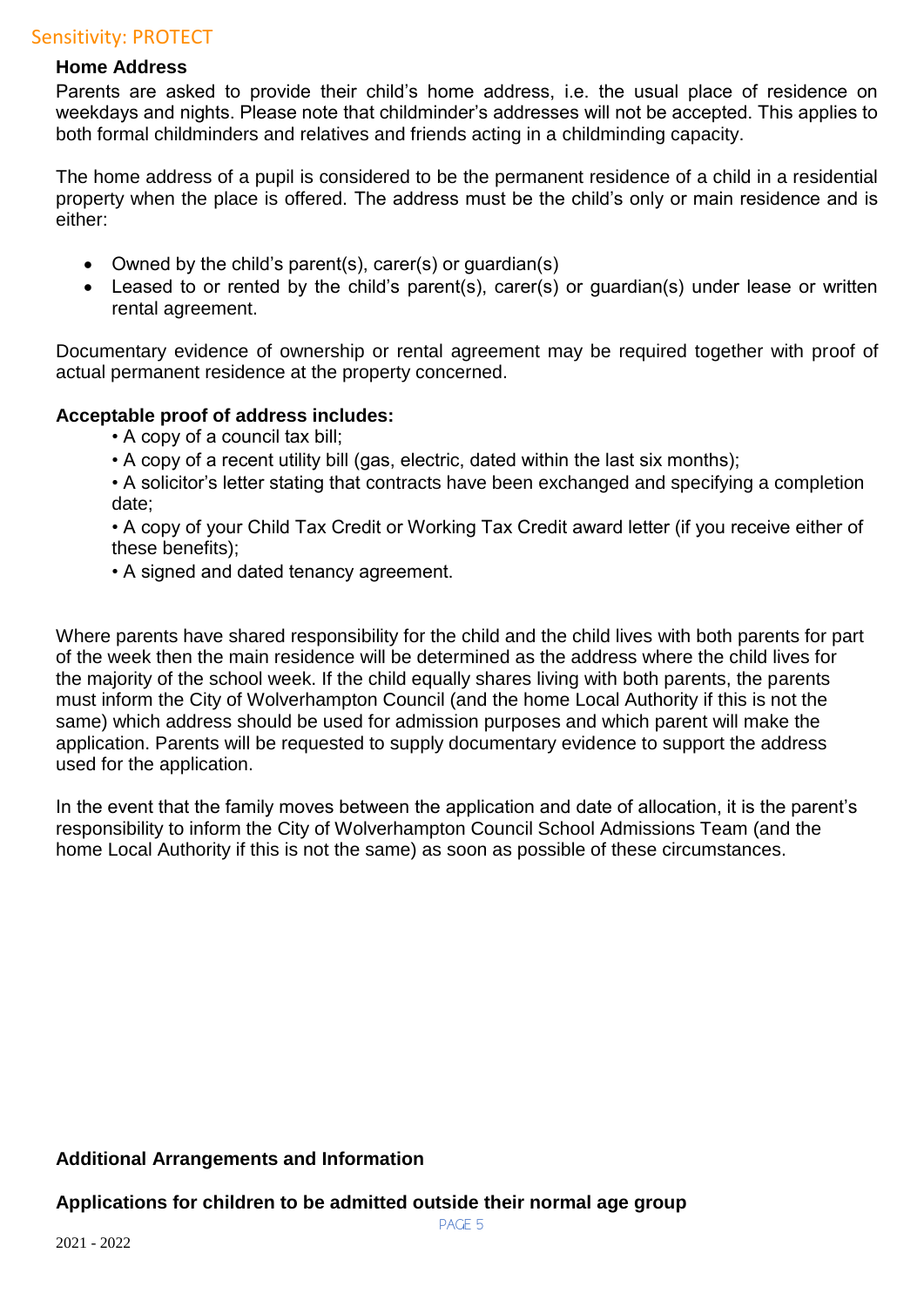Parents who wish for their child to be considered for admission to a class outside of their normal age group must make an application for the normal age group in the first instance by 15 January 2021.

This will include Parents of a "summer born child" that may choose not to send that child to school until the September following their fifth birthday and may request that they are admitted out of their normal age group – to reception rather than year 1. Any parent wishing to make such a request must put the request in writing to the Admissions and Appeals section at CWC no later than 15 January 2021.

This request should be in the form of a written letter of application outlining the reasons why they wish for their child to be admitted into a class outside of their normal age group and enclosing any supportive evidence and documentation that they wish to be taken into account as part of that request.

Requests will be considered on an individual basis and decisions will be reached by taking account of the parent's views; information about the child's academic, social and emotional development; where relevant, their medical history and the views of a medical professional; whether they have previously been educated out of their normal age group; and whether they may naturally have fallen into a lower age group if it were not for being born prematurely. The view of the head teacher of the school concerned will also be sought as part of the decision-making process.

If the request is agreed and the year group for which the parents have requested a place is for a future year group, i.e. Reception in September 2022, then the original application is withdrawn and the parents must submit a fresh application for Reception 2022 when applications open in the autumn term of 2021. Please note that parents only have the right to re-apply for a place. Where the decision is to agree the request for an application in Reception the following year, that application is considered alongside all other applications received and parents will be advised of the outcome of that application on national offer day. No place is reserved or held for the child in advance.

Before any application is submitted it is strongly recommended that parents/carers also read the DFE guidance which can be found at: <https://www.gov.uk/government/publications/summer-born-children-school-admission>

# **Deferred Entry**

A child's parents may defer the date at which their child, below compulsory school age, is admitted to the school, until later in the school year but not beyond the point at which they reach compulsory school age and not beyond the first day of the summer term 2021. A child may take up a part-time place until later in the school year, but not beyond the point at which the child reached compulsory school age. Upon receipt of the offer of a place a parent should notify the school, as soon as possible, that they wish to either defer their child's entry to the school or take up a parttime place.

#### **Late Applications**

Applications received after the closing date will be treated as late.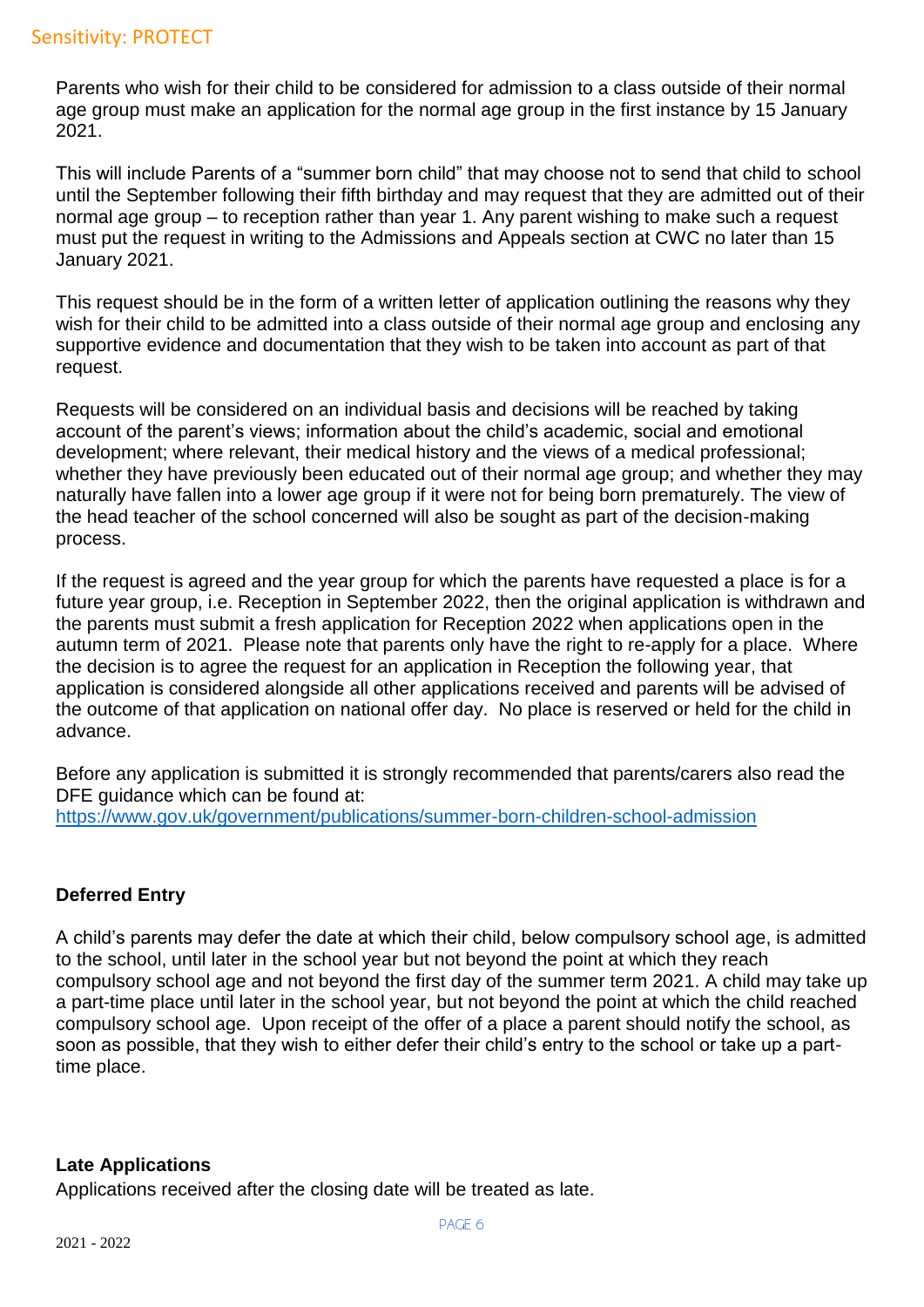Applications received after the closing date and before the final date for late submissions (11 February) with approved written evidence will only be incorporated into the initial allocation process if the late submission is for a valid reason or parents can demonstrate a material change of circumstances (see below).

When submitting late applications parents must give reasons in writing and supporting documentary evidence for the late submission. The appropriate admission authority will give consideration to the reasons, following which the application will be:

- Either 1) incorporated into the initial allocation and assessed against the over-subscription criteria for the school(s) concerned
- Or 2) considered only after all other applications.

Applications without written reasons for the late application or received after the final date for late submissions will only be considered after all other applications and the notification may be sent shortly after the national offer day.

## **Material Changes of Circumstance**

In claiming material changes of circumstances, the applicant, at the time of application, must supply documentary evidence to confirm the changes. An example of material changes of circumstances is a house move that necessitates a change of preferences. This would need to be validated by documentary evidence such as a solicitor's letter confirming the completion of a house purchase or rent book confirming tenancy. An impending change of circumstances should not delay the submission of the preference form.

If applicants' circumstances change during the course of making the application that relate to any of the published criteria it is the applicant's responsibility to provide evidence to the City of Wolverhampton's Admissions and Appeals Team as this may affect the outcome of the application.

# **Special Educational Needs**

The admission of children with an Education and Health Care Plan (EHCP) will be agreed between the home Local Authority's SEN Statutory Assessment and Review Team, parents and school in accordance with parental preference, as far as possible, and the child's individual needs. Children an EHCP are given overall priority to the named school. This will reduce the number of places at the school, which are available for allocation in accordance with the above criteria.

# **Tie Breaker for Oversubscription**

If there are an insufficient number of places to accommodate all the children of a particular criterion, the next criterion will be used to assess the applications concerned in order to prioritise applications.

#### **In Year Fair Access Protocol**

The Trustees of PHMAT are committed to taking its fair share of children who are vulnerable and/or hard to place, as set out in locally agreed protocols.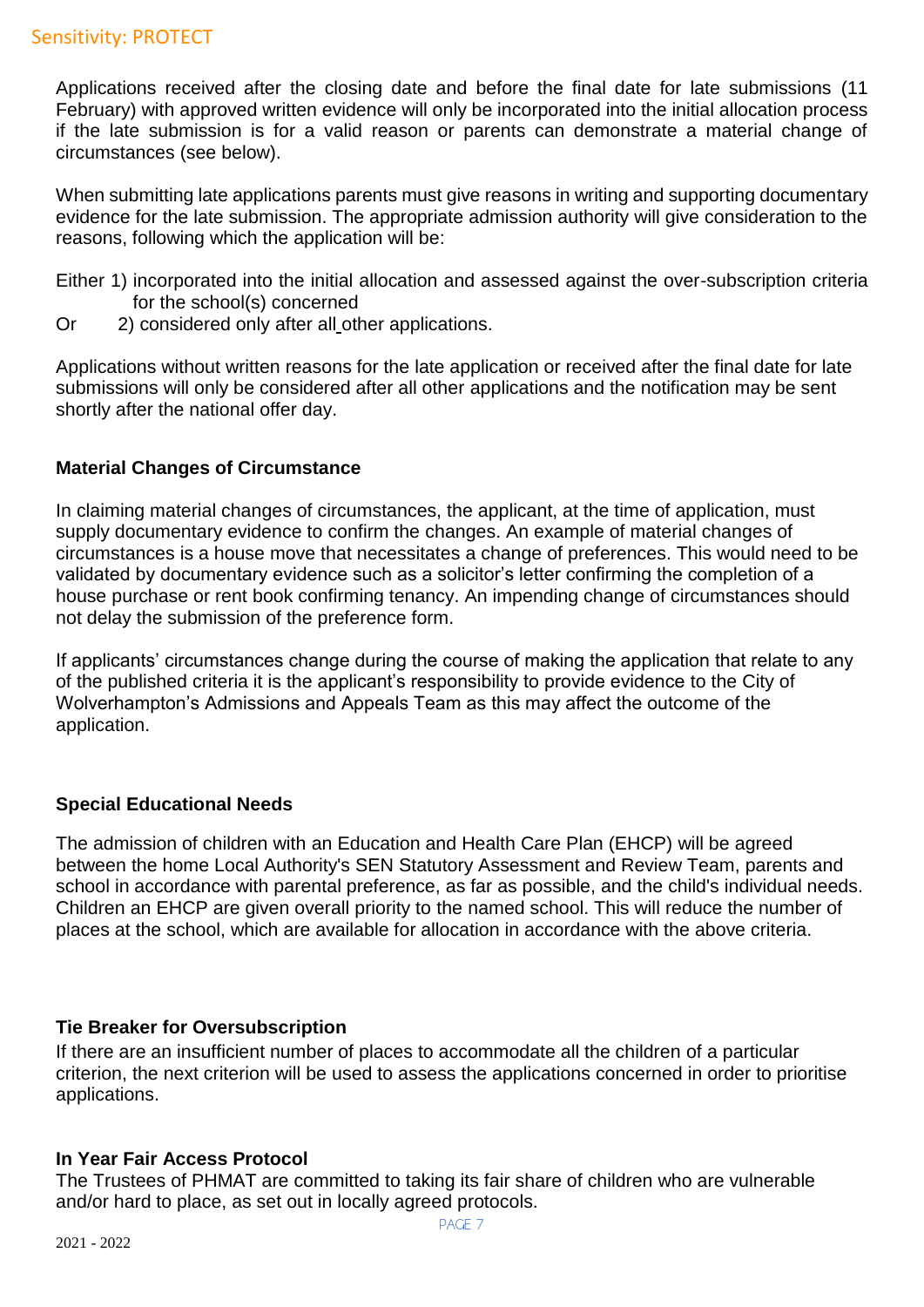Children who are the subject of a direction by the Local Authority to admit or who are allocated to a school in accordance with the Fair Access Protocol take precedence over those on a waiting list.

#### **Multiple Births**

We understand that parent/carers would like to keep twins, triples and other children of multiple births together. In the event that there is an insufficient number of places to allocate to twins, triplets, etc. all children will be allocated together.

#### **Response to Allocation**

Parents/Carers must respond to an allocation of a school place within 2 weeks of the notification of the availability of a school place. Response should be made to the school you have been allocated a place. In the absence of a response, the offer may be revoked and the place may be allocated to someone else

#### **Waiting Lists**

If a place cannot be offered at the time of application, the child's name will be placed on a waiting list. Unless offered a higher preference school. Those on the waiting list and late applicants will be treated equally and placed on the same waiting list. Waiting lists will be held in order of the published admission criteria.

The Admitting Authority will maintain the waiting list until 31 December 2021.

Parents and carers will be asked to confirm on a termly basis their wish for their child to remain on the waiting list in order for the list to be kept up to date.

#### **In-Year Admissions**

The admissions arrangements outlined in this section apply to in-year admissions for this and subsequent academic years.

An In-year admission is any entry to school other than at the normal point in Reception, for example, transferring school due to a move of house or personal reasons. With the exception of a child with an Education, Health and Care Plan (EHCP) requests for places in Reception after the normal round of admissions or request for places in other Year Groups should be made directly to CWC at [www.wolverhampton.gov.uk/admissions](http://www.wolverhampton.gov.uk/admissions)

For Stanley Road Primary School only an in-year transfer request should be made to Worcestershire County Council. A common application form (CA1) must be completed and returned to the School Admissions Team in Worcester.

All applicants must:

- 1. Complete the In Year Transfer Form:
- 2. In addition, applicants applying under oversubscribed criteria relating to **Children whose parent/carer is a member of staff employed at the school** must complete the Supplementary Information Form and return it direct to the School Admissions Team, CWC

#### **Admission Appeals**